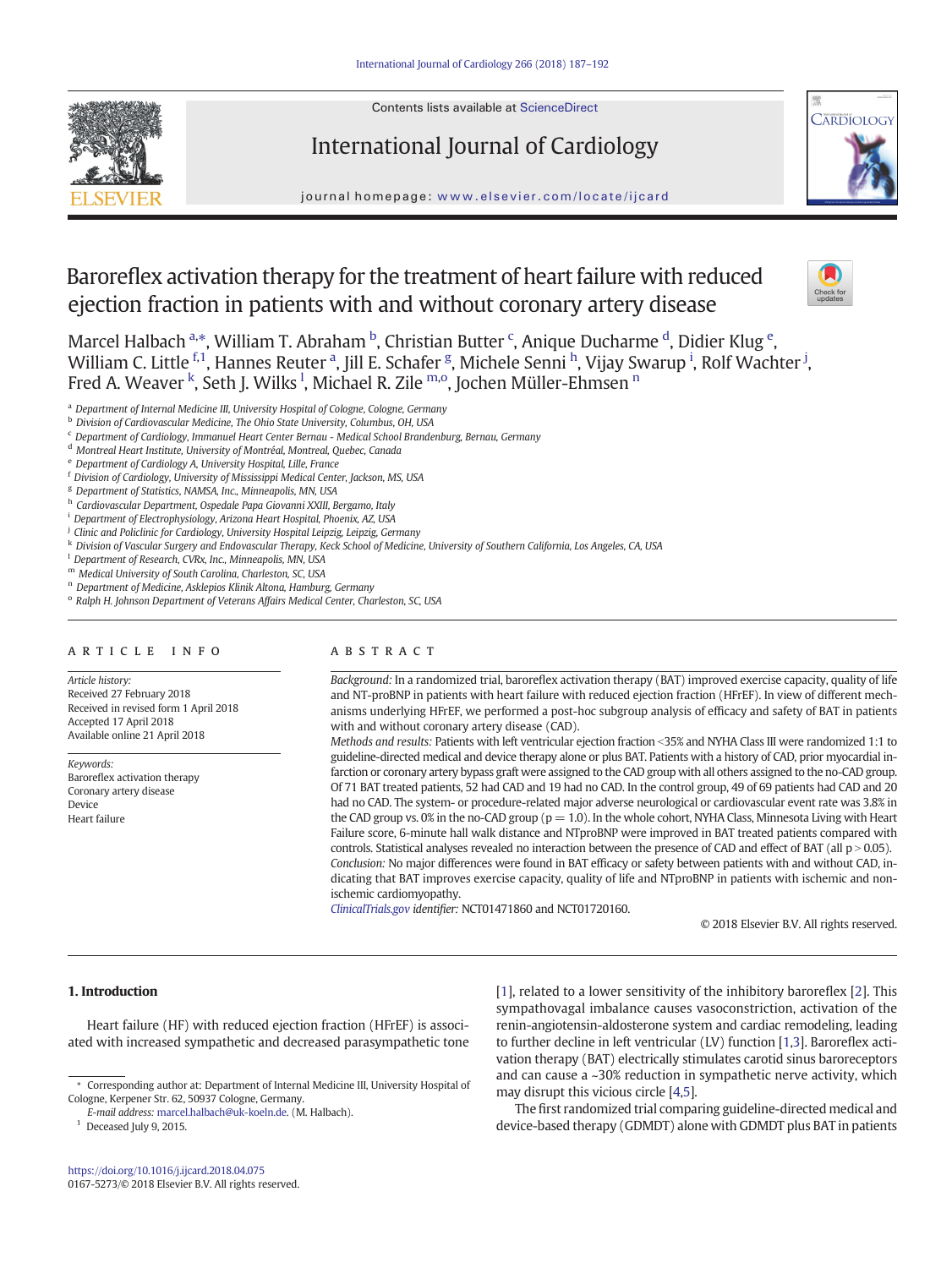with HFrEF demonstrated a reasonable safety profile of BAT with a system- or procedure-related major adverse neurological and cardiovascular event (MANCE)-free rate of 97.2% [\[6](#page-5-0)]. Significant improvements were found in New York Heart Association (NYHA) Class ranking (31% improvement), Minnesota Living with Heart Failure (MLWHF) quality of life (QOL) score (19.5 point decrease), 6-minute hall walk (6MHW) distance (58 m increase) and NT-proBNP (342 pg/ml decrease) compared with controls. A subgroup analysis of BAT in patients with or without cardiac resynchronization therapy (CRT) revealed an equal MANCE-free rate [[7](#page-5-0)]. Significant differences in QOL, 6MHW distance and LV ejection fraction (LVEF) were found, favoring patients without CRT.

HFrEF etiology is diverse and comprises ischemic and non-ischemic causes. In ischemic cardiomyopathy, scar formation after myocardial infarction (MI) or hibernation of myocardium due to insufficient blood supply accounts for the reduced contractility [\[8\]](#page-5-0). Besides direct impairment of post-ischemic tissue, remote myocardium may undergo adverse remodeling, contributing to the reduction of global systolic function [\[8](#page-5-0)]. Non-ischemic dilated cardiomyopathy has a variety of causes, but per definition does not include ischemia due to macrovascular stenosis [[9](#page-5-0)]. Ischemic vs. non-ischemic cardiomyopathy classification has prognostic implications [[10\]](#page-5-0), and device-based therapies have shown etiology-specific differences in therapeutic response [[11](#page-5-0)]. Whether BAT effects in HFrEF are consistent across patient subgroups with different underlying mechanisms, especially ischemic versus non-ischemic dilated cardiomyopathy, has not yet been examined. Therefore, we sought to perform a post-hoc subgroup analysis of efficacy and safety of BAT in patients with and without coronary artery disease (CAD).

#### 2. Methods

### 2.1. Patients

The study protocol was described in detail before [[6\]](#page-5-0). Briefly, patients on stable GDMDT with NYHA Class III HF and LVEF ≤35% due to either ischemic or non-ischemic cardiomyopathy were included. Exclusion criteria included CRT device implantation within 6 months before randomization, baroreflex failure or autonomic neuropathy, prior carotid artery surgery/stenting or >50% stenoses. 146 patients were randomized across 45 centers (70 to the control and 76 to the BAT group). The disposition of patients is shown in Supplementary Fig. 1.

The protocol conformed to the Declaration of Helsinki and was approved by ethics committees/institutional review boards and regulatory authorities. Due to varying regulatory requirements, each country's protocol was slightly different. Patients provided written informed consent before enrollment.

#### 2.2. BAT device, implantation, and therapy titration

The Barostim neo™ system (CVRx, Minneapolis, MN) and implantation procedure have been described before [[6](#page-5-0),[12\]](#page-5-0). The unipolar disk electrode was affixed to the carotid sinus at the location producing the greatest response to BAT. The lead was tunneled subcutaneously to the pulse generator implanted infraclavicularly.

Electrical stimulation intensity was up-titrated over a series of follow-up visits. Each patient's maximum tolerable dose was unique, so no standard BAT dosage was implemented.

#### 2.3. Study design

Baseline assessments included NYHA Class, MLWHF QOL score, 6MHW distance, echocardiography, and NT-pro-BNP. Blood pressure (BP) was collected using standard office cuff measurements. Patients were randomized 1:1 to the GDMDT control group or the GDMDT plus BAT group. BAT was activated within two weeks after implantation. Variables assessed at baseline were re-evaluated at 6 months. Adverse event reporting was collected continuously. In the US, hospitalization data were collected 6 months prior to enrollment and prospectively for 6 months following BAT activation. Outside of the US, hospitalization data were collected retrospectively at a subset of centers.

### 2.4. Subgroup analysis of patients with and without CAD

A subgroup analysis of patients with and without CAD was performed post hoc. Baseline evaluations comprised of documentation of known CAD, prior MI or prior coronary artery bypass graft in the patient case report forms. Patients with a history of CAD, prior MI or coronary artery bypass graft at baseline were assigned to the CAD group, with all others assigned to the no-CAD group. Per study protocol, patients did not undergo a structured assessment of coronary anatomy or ischemia, thus patient allocation to the CAD or no-CAD group was based on medical history alone.

#### 2.5. Statistical analysis

The primary safety objective was to determine the overall system- or procedurerelated MANCE-free rate, as previously described [\[6](#page-5-0)]. Efficacy endpoints included 6 month changes in NYHA Class, MLWHF QOL score, 6MHW distance, cardiac structure and function by echocardiography, serum biomarkers and HF hospitalization. Echocardiographic measurements were performed in a blinded fashion by a core laboratory. Causes of hospitalization were determined by an adjudication committee.

Three sets of statistical comparisons were performed:

- 1-. Changes from baseline to 6 months in BAT patients as a single group and control patients as a single group (separately in CAD and no-CAD patients). For example, in CAD patients, baseline measures in BAT patients were compared with measures after 6 months in the same patients using a paired t-test.
- 2-. Differences in the changes from baseline to 6 months in BAT compared with control patients in CAD or no-CAD patients. For example, in CAD patients, the differences in the change from baseline to 6 months between BAT and control patients were compared using two-sample t-tests.
- 3-. Differences in BAT response in CAD compared with no-CAD patients. The treatment differences in CAD patients were compared with the treatment differences in no-CAD patients using a contrast statement in a mixed effects model.

Effects on continuous variables that passed tests of normality were assessed with paired and two-sample t-tests. In the case of non-normal data, Wilcoxon signed-rank and rank-sum tests were used. Categorical variables were analyzed using a Fisher's exact test. Confidence intervals for proportions were calculated using the exact binomial method. For hospitalization data, comparisons between groups were based on the Wilcoxon Test. Hospitalization data were annualized to account for variable periods of post-randomization follow-up. The statistical analysis plan did not include adjustment for multiplicity of comparisons, and a nominal p value <0.05 was considered suggestive of efficacy. Analyses were performed in SAS v9.3 by an independent statistician.

#### 3. Results

#### 3.1. Baseline characteristics

CAD vs. no-CAD groups had similar baseline characteristics, except for age and proportion of Caucasians (Supplementary Table 1). The proportion of CRT patients was comparable. In the BAT arm, 17/52 patients (33%) were treated with CRT in the CAD group and 7/19 (37%) in the no-CAD group ( $p = 0.78$ ). In the control arm, 12/49 patients (24%) in the CAD group and 9/20 (45%) patients in the no-CAD group were treated with CRT ( $p = 0.15$ ).

# 3.2. Safety and tolerability

BAT was well tolerated and safe in both groups. The system- or procedure-related MANCE rate at 6 months was 3.8% (2/52 patients, both hematomas) in the CAD group vs. 0% in the no-CAD group ( $p =$ 1.0). The system- or procedure-related complication rate was 11.5% (7 events in 6/52 patients) in the CAD group and 21.1% (4/19 patients) in the no-CAD group ( $p = 0.44$ ). Complications in the CAD group included hematoma, urinary tract infection, atrial fibrillation, hypotension, pneumothorax, and transection of cervical skin nerves. Complications in the no-CAD group included urinary retention, HF worsening, bradycardia, and paroxysmal atrial tachycardia.

Patients tolerated BAT well at titration levels just below electrical stimulation intensities producing side effects, such as pain, paresthesia, dysphagia, or cough. In CAD patients, pulse amplitude upon activation was 4.5  $\pm$  2.5 mA and steadily increased to 7.0  $\pm$  2.5 mA at 3 months, remaining stable thereafter. In no-CAD patients, pulse amplitude upon activation was 4.3  $\pm$  2.6 mA and steadily increased to 6.3  $\pm$  1.9 mA at 3 months, remaining stable thereafter. In CAD patients, pulse width and frequency were stable throughout follow-up, averaging 116.2  $\pm$  81.6 μs and 62.8  $\pm$  20.7 pulses per second, respectively. In no-CAD patients, pulse width and frequency were also stable throughout follow-up, averaging  $88.0 \pm 51.5$  µs and  $59.3 \pm 21.2$  pulses per second, respectively. Symptoms associated with chronic BAT settings were rare in both groups.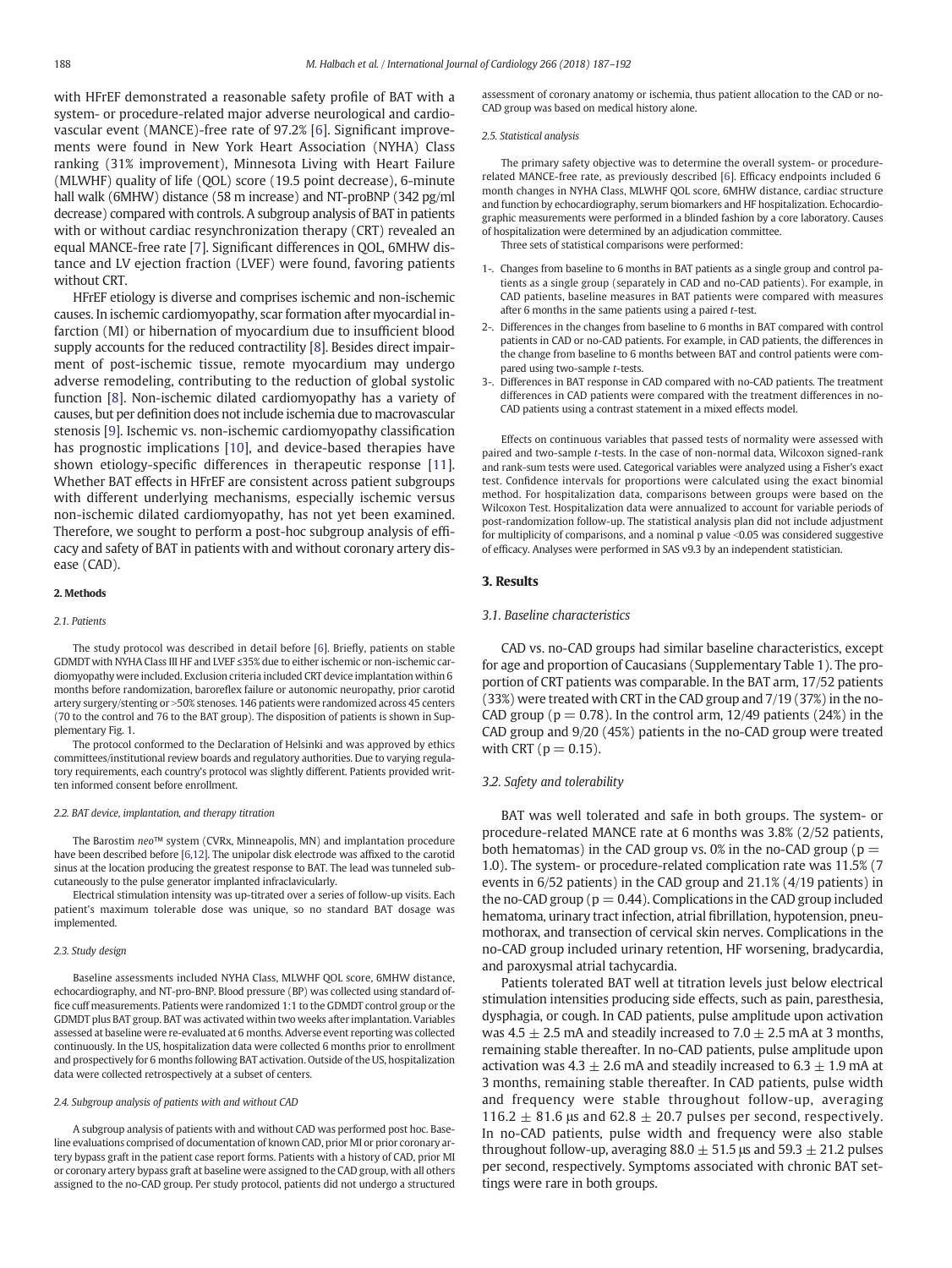<span id="page-2-0"></span>

| Table 1                                           |
|---------------------------------------------------|
| Outcomes in CAD patients (6 months vs. baseline). |

| Measure                        | N  | <b>BAT</b>                    | N  | Control                | Difference       | p-Value |
|--------------------------------|----|-------------------------------|----|------------------------|------------------|---------|
| QOL score (points)             | 47 | $-16.8 + 3.4$ <sup>*</sup>    | 36 | $1.7 + 4.1$            | $-18.6 + 5.2$    | < 0.001 |
| 6MHW distance (m)              | 41 | $72.7 + 17.2^*$               | 29 | $-6.6 + 17.8$          | $79.3 + 25.3$    | 0.003   |
| <b>NYHA Class</b>              | 47 | $-0.6 + 0.1^*$                | 36 | $-0.2 + 0.1^*$         | $-0.4 + 0.1$     | 0.003   |
| NT-proBNP $(pg/mL)^a$          | 34 | $-67.5$ [ $-395, 320$ ]       | 28 | $99.0$ [ $-137, 593$ ] | $-212.5 + 227.4$ | 0.13    |
| LVEF $(%)$                     | 35 | $1.2 \pm 1.4$                 | 25 | $-0.2 + 1.6$           | $1.5 \pm 2.1$    | 0.5     |
| $SBP$ (mm $Hg$ )               | 47 | $2.7 + 3.6$                   | 36 | $-1.4 + 1.9$           | $4.2 + 4.4$      | 0.35    |
| $DBP$ (mm $Hg$ )               | 47 | $-1.0 + 1.9$                  | 36 | $0.9 + 2.0$            | $-1.9 + 2.8$     | 0.5     |
| Pulse pressure (mm Hg)         | 47 | $3.7 + 2.7$                   | 36 | $-2.3 + 2.2$           | $6.1 + 3.6$      | 0.1     |
| HR(bpm)                        | 47 | $-1.7 + 1.7$                  | 34 | $-0.2 + 1.4$           | $-1.5 + 2.3$     | 0.52    |
| HF hospitalizations (n/year)   | 41 | $-0.59 + 0.26^*$              | 36 | $0.10 + 0.28$          | $-0.68 + 0.38$   | 0.058   |
| HF hospitalization (days/year) | 41 | $-7.32 \pm 3.63$ <sup>*</sup> | 36 | $0.95 \pm 2.23$        | $-8.26 + 4.41$   | 0.048   |

QOL, quality of life; 6MHW, 6-minute hall walk; NYHA, New York Heart Association; NT-proBNP, N-terminal pro-brain natriuretic peptide; LVEF, left ventricular ejection fraction; SBP, systolic BP; DBP, diastolic BP; HR, heart rate; HF, heart failure; Brackets represent interquartile range.

<sup>a</sup> Non-parametric analysis.

Within group change p-value  $\leq 0.05$ .

3.3. Efficacy in CAD patients (within group comparisons)

At 6 months in CAD patients, significant improvements were observed in NYHA Class, MLWHF QOL score and 6MHW distance in BAT patients compared with controls (Table 1, Fig. 1). NYHA Class was reduced from  $3.0 \pm 0.0$  at baseline to  $2.4 \pm 0.5$  at 6 months (p < 0.001) in BAT patients, and was numerically lowered in the control group from 3.0  $\pm$  0.0 at baseline to 2.8  $\pm$  0.5 at 6 months (p = 0.05). Changes in NYHA Class from baseline to 6 months in BAT vs. control patients were statistically different  $(-0.4 \pm 0.1, p = 0.003)$ . There were similar findings in MLWHF QOL score. In BAT patients, QOL score fell from  $48.8 \pm 21.3$  at baseline to  $33.4 \pm 21.4$  at 6 months ( $p < 0.001$ ), reflecting an improvement in QOL. MLWHF QOL score remained stable in the control group with a score of 43.0  $\pm$  21.1 at baseline and 42.2  $\pm$ 22.2 at 6 months (p = 0.67). The changes in QOL from baseline to 6 months in BAT vs. control patients

were statistically different ( $-18.6 \pm 5.2$ , p < 0.001). 6MHW distance improved from 293.2  $\pm$ 76.2 m at baseline to 373.1  $\pm$  119.7 m at 6 months in BAT patients with CAD ( $p < 0.001$ ), while it was stable in control patients (308.7  $\pm$ 87.4 m at baseline and 304.3  $\pm$  119.9 m at 6 months,  $p = 0.71$ ). Changes in 6MHW from baseline to 6 months in BAT vs. control patients were statistically different (79.3  $\pm$ 25.3 m,  $p = 0.003$ ).

BAT-treated patients with systolic BP above median (116 mm Hg) at baseline showed a significant decrease in systolic BP, while there was a significant increase in patients with systolic BP below median (Supplementary Table 2), resulting in a stable systolic BP in all BAT-treated patients with CAD (117  $\pm$  20 mm Hg at baseline and 120  $\pm$  20 mm Hg at 6 months,  $p = 0.45$ ). Systolic BP in the control group with CAD remained stable, too (Table 1). There was no significant difference in systolic BP changes from baseline to 6 months in BAT-treated vs. control patients ( $p = 0.35$ ).



Fig. 1. Efficacy of BAT in patients with and without CAD. A: NYHA Class. From baseline to 6 months, more patients treated by BAT compared with patients on GDMDT showed an improvement in NYHA Class. The difference was significant for patients with CAD ( $p = 0.003$ ), but did not reach significance in patients without CAD ( $p = 0.35$ ), possibly due to the lower number of patients. An interaction analysis revealed no difference in treatment effect of BAT on NYHA Class between patients with and without CAD ( $p = 0.34$ ). B: 6MHW distance and MLWHF quality of life (QOL) score. 6MHW distance and QOL score were improved in BAT treated patients from baseline to 6 months compared with controls. The difference in QOL score was significant for patients with and without CAD, and the difference in 6MHW distance reached statistical significance only in patients with CAD. However, the interaction analysis showed no difference in treatment effect of BAT between patients with and without CAD for 6MHW distance ( $p = 0.10$ ) and OOL score ( $p = 0.75$ ).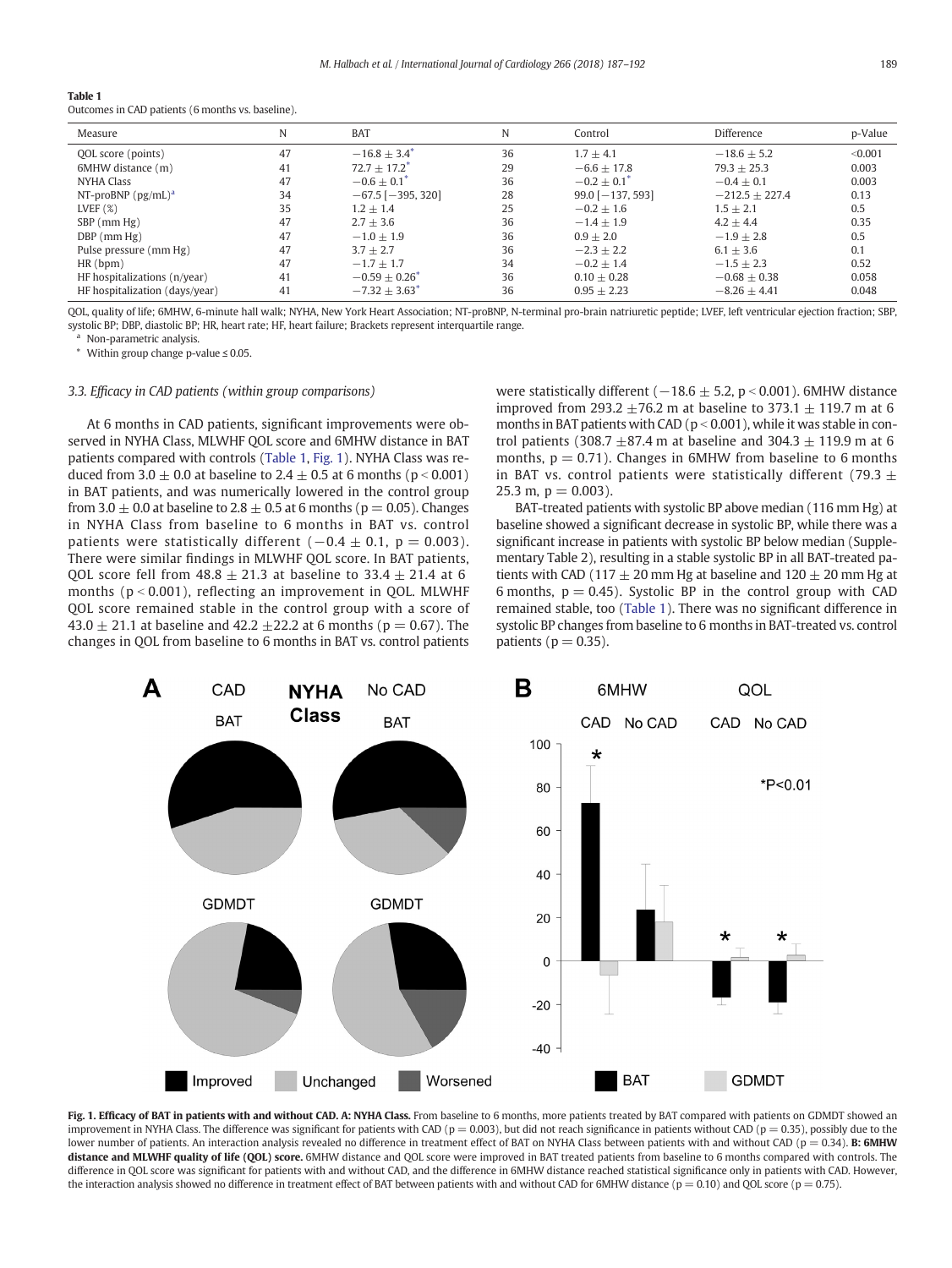| --------                                             |  |  |
|------------------------------------------------------|--|--|
| Outcomes in no-CAD patients (6 months vs. baseline). |  |  |

| Measure                        | N  | <b>BAT</b>                 | N  | Control          | Difference      | p-Value |
|--------------------------------|----|----------------------------|----|------------------|-----------------|---------|
| QOL score (points)             |    | $-18.9 + 5.3$ <sup>*</sup> | 18 | $2.9 + 4.9$      | $-21.8 + 7.2$   | 0.005   |
| 6MHW distance (m)              | 15 | $23.7 + 21.9$              | 14 | $18.2 + 16.6$    | $5.6 + 27.7$    | 0.84    |
| <b>NYHA Class</b>              | 17 | $-0.4 + 0.2^*$             | 18 | $-0.1 + 0.2$     | $-0.3 + 0.2$    | 0.21    |
| NT-proBNP $(pg/mL)^a$          |    | $-167$ [ $-504$ , 132]     | 12 | 362.0 [46, 1679] | $578.5 + 504.3$ | 0.05    |
| LVEF $(\%)$                    | 14 | $5.2 + 1.9^{*}$            | 15 | $0.1 \pm 2.2$    | $5.1 + 2.9$     | 0.09    |
| $SBP$ (mm $Hg$ )               | 17 | $0.2 + 2.6$                | 18 | $-16.4 + 6.5$    | $16.6 + 7.2$    | 0.03    |
| $DBP$ (mm $Hg$ )               | 17 | $-4.5 + 2.3$               | 18 | $-4.2 + 2.5$     | $-0.2 + 3.4$    | 0.94    |
| Pulse pressure (mm Hg)         | 17 | $4.7 + 2.0^*$              | 18 | $-12.2 + 6.1$    | $16.9 + 6.6$    | 0.01    |
| HR(bpm)                        | 17 | $-1.5 + 3.0$               | 18 | $3.9 + 3.0$      | $-5.4 + 4.3$    | 0.21    |
| HF hospitalizations (n/year)   | 16 | $-0.25 + 0.17$             | 14 | $-0.43 + 0.31$   | $0.18 + 0.34$   | 0.86    |
| HF hospitalization (days/year) | 16 | $-3.63 + 2.80$             | 14 | $-2.14 + 1.73$   | $-1.48 + 3.41$  | 0.677   |

QOL, quality of life; 6MHW, 6-minute hall walk; NYHA, New York Heart Association; NT-proBNP, N-terminal pro-brain natriuretic peptide; LVEF, left ventricular ejection fraction; SBP, systolic BP; DBP, diastolic BP; HR, heart rate; HF, heart failure; Brackets represent interquartile range.

<sup>a</sup> Non-parametric analysis.

⁎ Within group change p-value ≤ 0.05.

BAT significantly decreased HF hospitalization rate and the average number of days hospitalized for HF ([Table 1\)](#page-2-0). The number and days of HF hospitalizations were stable in the control group. The change in the number and days of HF hospitalizations between 6 months before and 6 months after enrollment in BAT vs. control patients was marginally different ( $-0.68 \pm 0.38$ , p = 0.058 and  $-8.26 \pm 4.41$ , p = 0.048).

In CAD patients, no significant changes in any other efficacy parameters were found in BAT or control patients comparing baseline to 6 months.

## 3.4. Efficacy in no-CAD patients (within group comparisons)

At 6 months in patients without CAD, significant changes were observed in MLWHF QOL score, systolic BP and pulse pressure in BAT patients compared with control patients (Table 2, [Fig. 1\)](#page-2-0). MLWHF QOL score was lowered from 58.2  $\pm$  19.9 at baseline to 41.4  $\pm$  26.5 at 6 months ( $p = 0.002$ ) in patients on BAT and remained stable in control patients (41.6  $\pm$  23.3 at baseline and 43.1  $\pm$  26.0 at 6 months, p = 0.56). The changes in QOL score from baseline to 6 months in BAT vs. control patients were statistically different ( $-21.8 \pm 7.2$ , p = 0.005).

Systolic BP was stable in BAT treated patients ( $110.5 \pm 13.4$  mm Hg at baseline and  $111.6 \pm 12.3$  mm Hg at 6 months, p = 0.93), with a non-significant decrease in patients with systolic BP above median (116 mm Hg) at baseline and a non-significant increase in those with systolic BP below median (Supplementary Table 2). Systolic BP dropped significantly in control patients without CAD (120.5  $\pm$  19.8 mm Hg at baseline and  $105.4 \pm 18.2$  mm Hg at 6 months,  $p = 0.02$ ). The changes in systolic BP from baseline to 6 months in BAT vs. control patients were statistically different (16.6  $\pm$  7.2, p = 0.03).

NYHA Class was lowered significantly from  $2.9 \pm 0.2$  at baseline to  $2.5 \pm 0.6$  at 6 months ( $p = 0.03$ ) in BAT patients, while it was stable in the control group (3.0  $\pm$  0.0 at baseline and 2.9  $\pm$  0.7 at 6 months,  $p = 0.50$ ). However, changes in NYHA Class from baseline to 6 months in BAT vs. control patients did not reach statistical significance ( $-0.3 \pm 1$ 0.2,  $p = 0.21$ ). At 6 months, 6MHW distance was numerically higher in BAT patients compared with baseline (308.1  $\pm$  85.4 m at baseline and  $347.3 \pm 136.4$  m at 6 months, p = 0.30), with the same trend observed in the control group (307.3  $\pm$  80.2 m at baseline and 329.8  $\pm$  128.1 m at 6 months,  $p = 0.29$ ). The changes in 6MHW distance from baseline to 6 months in BAT vs. control patients were not statistically different (5.6  $\pm$ 27.7,  $p = 0.84$ ). HF hospitalization rate and the average number of days hospitalized for HF were not affected significantly by BAT (Table 2).

3.5. Differences in response to BAT in CAD vs. no-CAD patients (between group comparisons)

An interaction analysis was performed to assess whether significant differences in the treatment effect of BAT were present in patients with and without CAD. The results of the interaction analysis showed there were no significant differences in the response to BAT in patients with CAD vs. those without CAD in all analyzed parameters (Table 3).

Responder rates to BAT were also similar. 71% of BAT patients with CAD and  $60\%$  of BAT patients without CAD had an increase of  $>20$  m in 6MHW distance ( $p = 0.52$ ); 55% of BAT patients with CAD and 77% of BAT patients without CAD had a decrease of  $>5$  points in the MLWHF OOL score ( $p = 0.16$ ).

#### 4. Discussion

Previous studies have shown that HFrEF patients with ischemic cardiomyopathy display different outcomes and different responses to treatments than those with non-ischemic cardiomyopathy [[13](#page-5-0)]. Device-based therapies such as CRT have shown etiology-specific differences in therapeutic response with greater reverse LV remodeling occurring in non-ischemic compared with ischemic patients [\[11\]](#page-5-0). It is therefore important to understand etiology-dependent responses to HF therapies; this applies especially to BAT, since baroreflex sensitivity has been described to be lower in patients with CAD than in matched patients without coronary lesions [[14](#page-5-0)].

Our subgroup analysis did not reveal significant differences in treatment effects or safety of BAT in HFrEF patients with and without CAD. Thus, the positive effects of BAT observed in the entire population of the randomized trial, i.e. significant improvements in NYHA Class, 6MHW distance, QOL and NT-proBNP, as well as a reasonable safety profile appear to be applicable to patients with and without CAD. This indicates that different mechanisms underlying systolic dysfunction, namely ischemic vs. non-ischemic dilated cardiomyopathy, do not interact with BAT efficacy or safety.

Difference in outcome treatment effect in patients with and without CAD.

| Measure                        | Estimate   | Standard error | p-Value |
|--------------------------------|------------|----------------|---------|
| QOL score (points)             | 2.0424     | 6.5071         | 0.754   |
| 6MHW distance (m)              | 48.9740    | 29.2315        | 0.097   |
| <b>NYHA Class</b>              | $-0.1627$  | 0.1698         | 0.340   |
| $NT-proBNP$ ( $pg/mL$ )        | $-83.2899$ | 1820.69        | 0.964   |
| LVEF $(X)$                     | $-3.9843$  | 2.5386         | 0.120   |
| $SBP$ (mm $Hg$ )               | 2.4881     | 5.7743         | 0.667   |
| $DBP$ (mm $Hg$ )               | 3.4706     | 3.3580         | 0.304   |
| Pulse pressure (mm Hg)         | $-0.9825$  | 4.9034         | 0.842   |
| HR(bpm)                        | $-0.2528$  | 3.1147         | 0.935   |
| HF hospitalizations (n/year)   | $-0.3690$  | 0.4428         | 0.407   |
| HF hospitalization (days/year) | $-3.9464$  | 5.0038         | 0.432   |

QOL, quality of life; 6MHW, 6-minute hall walk; NYHA, New York Heart Association; NTproBNP, N-terminal pro-brain natriuretic peptide; LVEF, left ventricular ejection fraction; SBP, systolic BP; DBP, diastolic BP; HR, heart rate; HF, heart failure.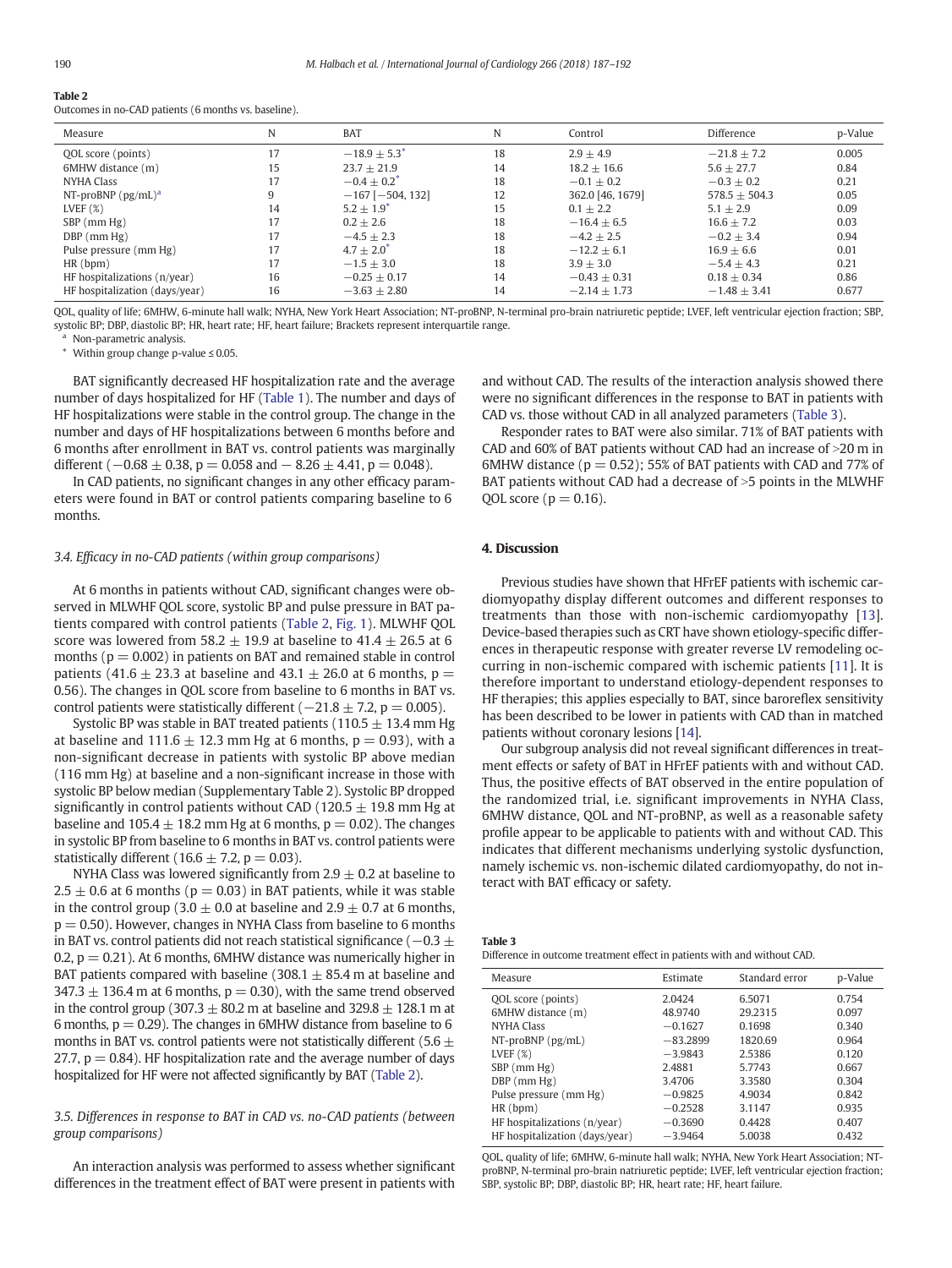In CAD patients, NYHA Class, MLWHF QOL score and 6MHW distance were significantly improved in BAT patients compared with control patients, which is in line with the overall study results [\[6](#page-5-0)]. In patients without CAD, MLWHF QOL score was significantly improved in BAT patients compared with controls. NYHA Class and 6MHW distance were numerically improved, but did not reach statistical significance, probably due to the low patient number in the no-CAD group. We cannot exclude minor differences in the response to BAT between patients with and without CAD. However, interaction analyses are the gold standard to evaluate differences in treatment effects in subgroups of patients, and no significant differences in BAT treatment effects occurred between CAD and no-CAD patients based on interaction analyses. Moreover, there were no significant differences in responder rates, which were in the range reported before for BAT patients with resistant hypertension [[15](#page-5-0)]. Thus, lower baroreflex sensitivity in CAD patients [[14](#page-5-0)] appears not to translate into clinically relevant differences in BAT efficacy. This finding is supported by a recent study in patients with resistant hypertension, confirming an equal reduction of BP by BAT in patients with and without CAD [[16\]](#page-5-0). So it seems that BAT exerts a beneficial effect, no matter whether baroreflex sensitivity is diminished or not, and that activity of carotid sinus baroreceptors can be increased by electrical stimulation in patients with a preserved or reduced baroreflex sensitivity.

The proportion of patients treated with CRT, i.e. the only variable with a known influence on BAT response [\[7\]](#page-5-0), was similar in CAD and no-CAD patients, thus an inhomogenous distribution of CRT does not account for potential minor differences between both groups.

It was not possible to identify influences of different programming parameters on outcomes in the HFrEF population, since similar stimulation patterns were employed in each patient. Analyses in patients with resistant hypertension suggest that BAT works in a wide range of stimulation settings and should be uptitrated to just below the threshold of extraneous sensations to achieve maximal benefit (unpublished observations).

In light of the BP reducing effect of BAT in patients with resistant hypertension, one might have expected lowering of BP in the HFrEF population. We observed a BP reduction under BAT in patients with baseline BP above median, while it was increased in those with baseline BP below median. One potential explanation may be an improved stroke volume under BAT, which may have stabilized BP despite the effect of BAT on sympathetic tone and vascular resistance. The difference in BP changes from baseline to 6 months in BAT vs. control patients was mainly driven by a BP reduction in the control group. It is unclear, why BP declined in the control group and why this decline was more pronounced in control patients without CAD. Such a drop of BP in the control group has been frequently observed in hypertension trials and has been attributed to improved adherence to medication (Hawthorne effect) and/or regression to the mean. Hypothetically, the Hawthorne effect may have been higher in the control group than in the BAT group, since BAT patients may have considered medication to be less important after interventional HF treatment. However, this cannot explain the larger BP drop in control patients without CAD as compared with those with CAD, which may well be a play of chance.

With an overall MANCE rate of 2.8% and a system- or procedurerelated complication rate of 14.1%, the safety profile of BAT in HFrEF is comparable with the 12.4% complication rate of a pacemaker [\[17](#page-5-0)] and to the 10% complication rate observed with BAT in hypertensive patients [[18\]](#page-5-0). Interaction testing has shown that BAT is compatible with pacemakers and ICDs, which are indicated in most HFrEF patients [\[19](#page-5-0)–21]. In this study, 88.7% of patients were implanted with both a BAT system and an ICD, and no device–device interaction occurred. No differences in safety profile were seen between CAD and no-CAD patients.

# 4.1. Limitations

The small number of patients limits interpretation of results, which applies to the overall trial and even more to this subgroup analysis. However, power calculations revealed that the statistical power to detect a 0.5 point difference in NYHA Class between CAD and no-CAD patients, which we considered clinically relevant, was 84% with the current number of patients. This is sufficient to support the conclusion that BAT effect on NYHA Class is similar in CAD and no-CAD patients. Regarding MLWHF QOL score, power was 80% to detect a difference of 18 points, which corresponds to the difference between BAT and control patients, while it was only 12% for detecting a 5 point difference, which may already be of clinical relevance. Thus, power was sufficient to exclude major differences in the effect of BAT on MLWHF QOL score between the studied subgroups, but minor differences could not be reliably excluded with the current population. Despite the small number of patients, BAT treatment effect was consistently observed across several efficacy parameters in CAD and no-CAD patients, further supporting BAT efficacy in HFrEF independent of the underlying cause.

This subgroup analysis was performed post hoc and not prespecified. Therefore, assessment of prior CAD was not based on standardized imaging or functional tests included in the study protocol, but on medical history assessed by local investigators. Baseline evaluations included documentation of known CAD, prior MI or prior coronary artery bypass graft in the case report forms. We cannot exclude that some patients classified as "no-CAD" may have had CAD unknown to the investigator. However, since a coronary angiography is part of the standard work-up for HFrEF and all patients were treated in experienced HF centers, we consider this misclassification to be unlikely.

The presence of CAD, prior MI or coronary revascularization has been traditionally used to define ischemic cardiomyopathy, and this definition has been shown to have prognostic implications [[10\]](#page-5-0). However, some patients in the CAD subgroup may have had minor CAD not attenuating contractile function, while there was another main etiology of systolic dysfunction. Since coronary anatomy was not documented and no tests to detect ischemia were performed, determination of a potential causal link between the presence of CAD and HFrEF was not possible in this study. In a previous study, only 11% of patients with CAD were classified to have non-ischemic cardiomyopathy due to HF out of proportion to their degree of CAD [[10\]](#page-5-0). Therefore, equal BAT efficacy and safety in patients with and without known CAD does not necessarily mean that BAT is equally effective and safe in patients with ischemic and non-ischemic cardiomyopathy, but we consider it to be a strong indicator.

In conclusion, BAT is safe and improves NYHA Class, QOL and exercise capacity in NYHA Class III HFrEF patients. This subgroup analysis found no major differences in safety or treatment effect in patients with and without CAD, indicating that BAT is safe and effective in patients with ischemic and non-ischemic cardiomyopathy. Larger studies are needed to address potential minor differences in the therapeutic response to BAT.

# Funding

This study was funded by CVRx, Inc., Minneapolis, Minnesota, USA.

# Relationships with industry

Drs. Abraham, Little, Weaver, and Zile have received consulting fees and speaking honoraria from CVRx and are/were members of the CVRx Heart Failure Executive Steering Committee. Drs. Butter, Klug, Senni, and Swarup have received research fees from CVRx. Drs. Ducharme and Wachter have received research fees and consulting fees from CVRx. Drs. Halbach, Reuter and Müller-Ehmsen have received research fees and speaking honoraria from CVRx. Ms. Schafer is a statistical consultant for CVRx. Dr. Wilks is an employee of CVRx.